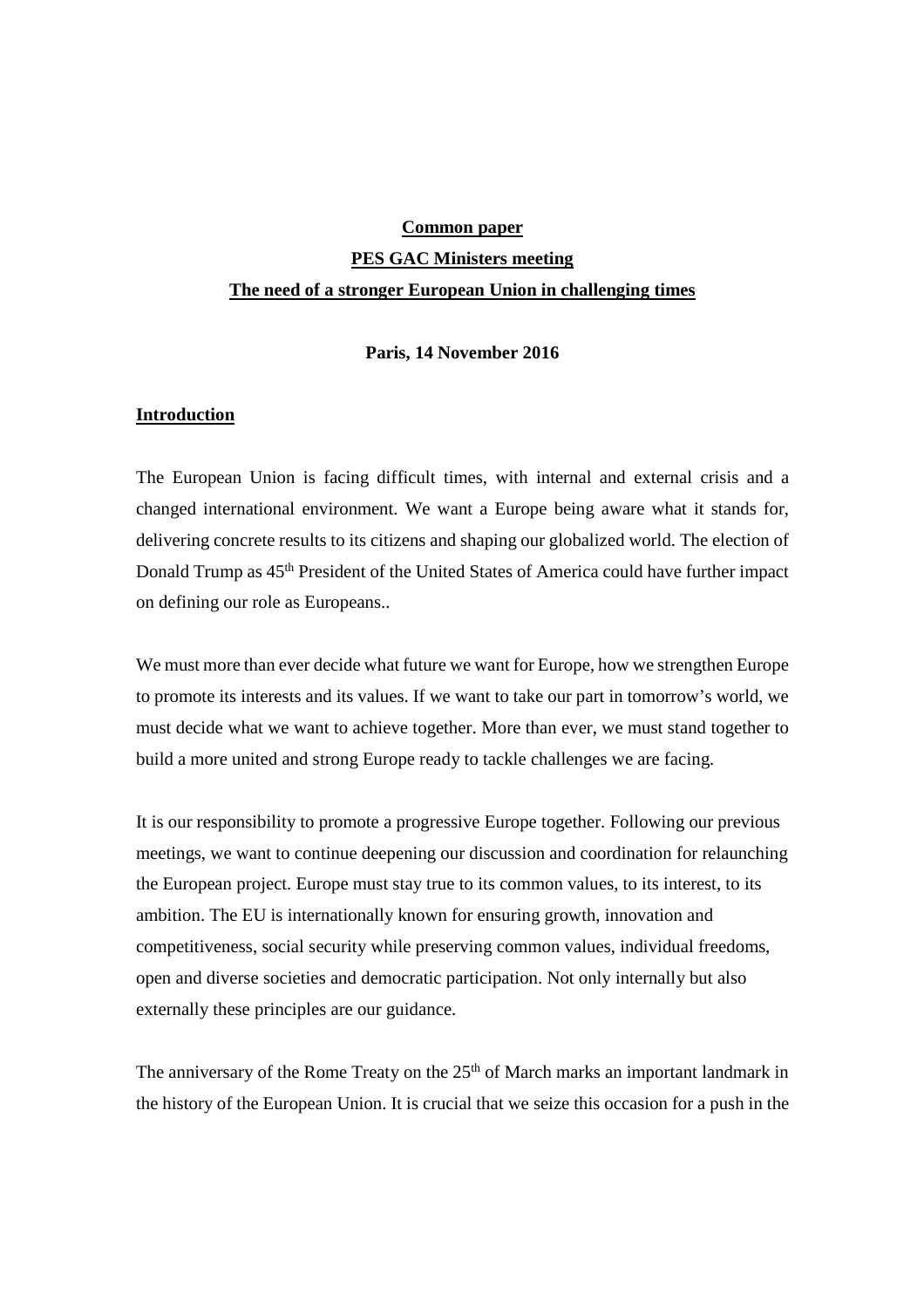right direction to promote our common values and the rule of law. In Rome in March we will be ready to present our progressive European Strategy for making Europe better. Europe must be relaunched to promote security, solidarity, sustainability, equality and fairness.

There are several important steps in the process that we should seek to influence, especially the Malta summit, the incoming 'White Paper' of the European Commission, and the interinstitutional agreement on the European Commission work Programme for 2017, in which we should aim at incorporating our progressive vision.

# **1. An ambitious social turn for the European Union**

- Relaunching Europe can only happen if the European Union takes the direction of a more social union. Social justice is a condition for a sustainable Europe. Social security must be safeguarded at all costs.The announced European pillar of social rights constitutes an opportunity to take steps and to strengthen our social model, reduce inequalities, guarantee high social standards and fight precarity. We should seize the occasion offered by the pillar and the preparation of the White Paper to strike such a new balance in favour of a more social Europe. For stronger social inclusion, stronger social cohesion within member states and among member states and a prosperity that all European citizens benefit from, we need to strengthen existing rights, may they be in terms of working conditions, access to skills and quality jobs, universal access to services in high education, childcare or health care. We must ensure that rights are properly implemented and that strong standards are met across Europe.
- The EU must set ambitious standards to promote an economic and social convergence between Member States. More attention should be paid to cross-EU differences in wages, productivity and prices. We must build on social dialogue and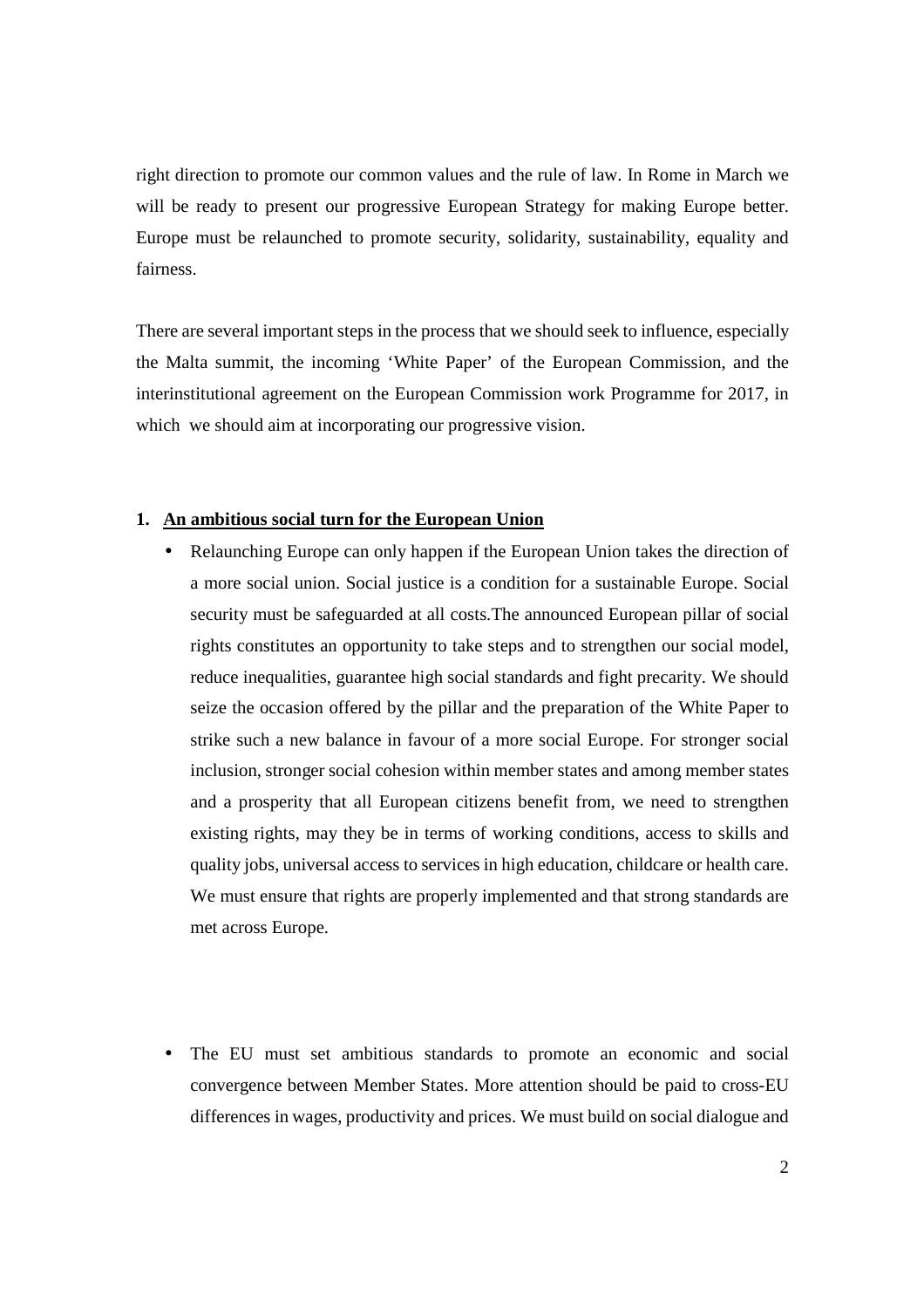collective bargaining to protect European's labor standards, and foster upward convergence in a growth-friendly way. For instance, the definition of a European minimum wage standard adapted to the member states' situation is a major step forward should be at the core of the European pillar of social rights.

- To face the challenges of fast-changing economies and the increased risks of social dumping, it is essential to extend social protection to all forms of employment, including those created in the digital economy.
- Considering the existing precedence of economic freedoms over fundamental social and labour rights in both European case-law and the macro-economic coordination of the European Union and the Eurozone, we, as progressive, must contribute to rebalance both legislation and policies in favour of social rights with a social progress protocol.

# **2. Ensuring Economic Growth, Social Wellbeing and creating jobs**

#### **2.1 Further enhance the investment dynamic**

It is due to our constant and decisive political pressure that Europe now enjoys an Investment Plan. The statement of the European Commission President Jean-Claude Juncker to double the European Fund for Strategic Investment both in duration and in financial capacity is a welcomed step forward. But more can be done to effectively stimulate economic growth and employment.

- As progressives we are committed to delivering sustainable and inclusive growth: we must ensure that the EFSI is prolonged and promotes both territorial and social cohesion and contributes to social and economic convergence across Europe.
- As progressives we have been calling for an ambitious investment strategy as the cornerstone of delivering sustainable economic growth and social wellbeing.
- The European Semester must take into account the social dimension, and promote the implementation of progressive reforms and fair and redistributive tax systems by Member States. Member States must be allowed to create space for policies favorable to growth and employment without breaking with the targets of the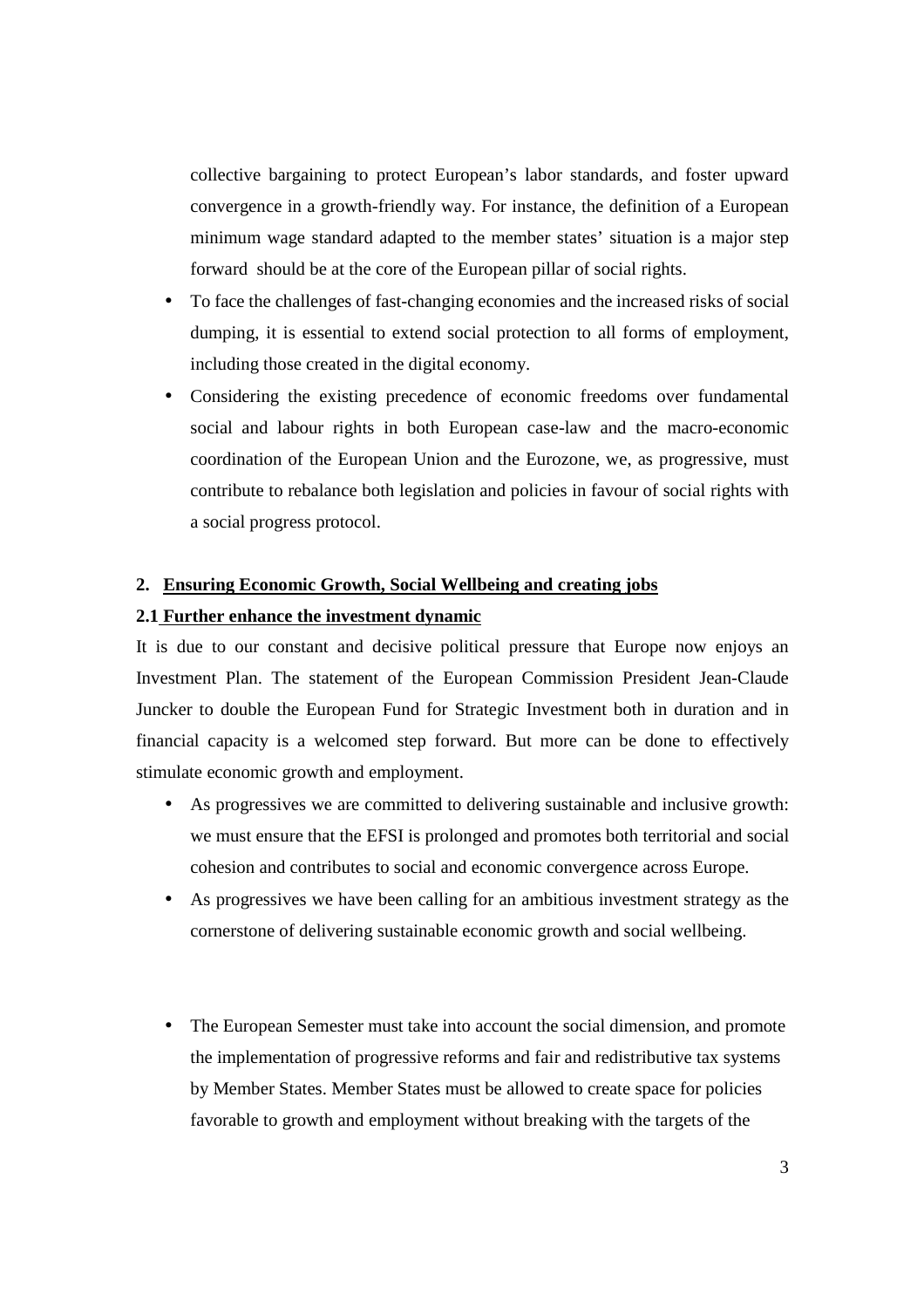Stability and Growth Pact. Stepping up the fight against tax fraud and evasion is crucial for ensuring fair social and fiscal systems.

## **2.2 Deepening the Economic and Monetary Union**

The deepening of the EMU should be put back on the political agenda. Discussions on implementing the second phase of the 5 Presidents report should accelerate, in order for the Union to create and reinforce much needed solidarity mechanisms.

- The deepening of the EMU has to be completed without delay, whilst strengthening its governance and democratic accountability. We have to ensure the swift completion of the Banking Union with a European Deposit Guarantee Scheme that promotes both risk sharing and risk reduction. The aim needs to be safeguarding citizens deposits.
- Our common currency is strong but it needs the trust of the citizens. This is undermined by a lack of progress on its social dimension and fair taxation among its member states. Hence, as a general principle, any step to further deepen the EMU should be accompanied by progress in the field of common taxation, in particular with regard to transnational corporations, as well as the development of a social union underpinned by common social minimum standards.
- The current architecture of the euro is not sufficiently resilient to external shocks or internal imbalances. Completing the EMU will involve the continuous intensification of political governance as well as fiscal burden sharing in a gradual and pragmatic evolution.A fiscal capacity remains a missing keystone in the EMU architecture. In the long run it should provide macroeconomic stabilization.

## **3. Promoting a fairer Single Market**

We have repeatedly highlighted the importance of delivering a fairer Single Market in order to promote productivity, the creation of jobs and attract investment and innovation. We as progressives have to ensure that employment and social standards as well as appropriate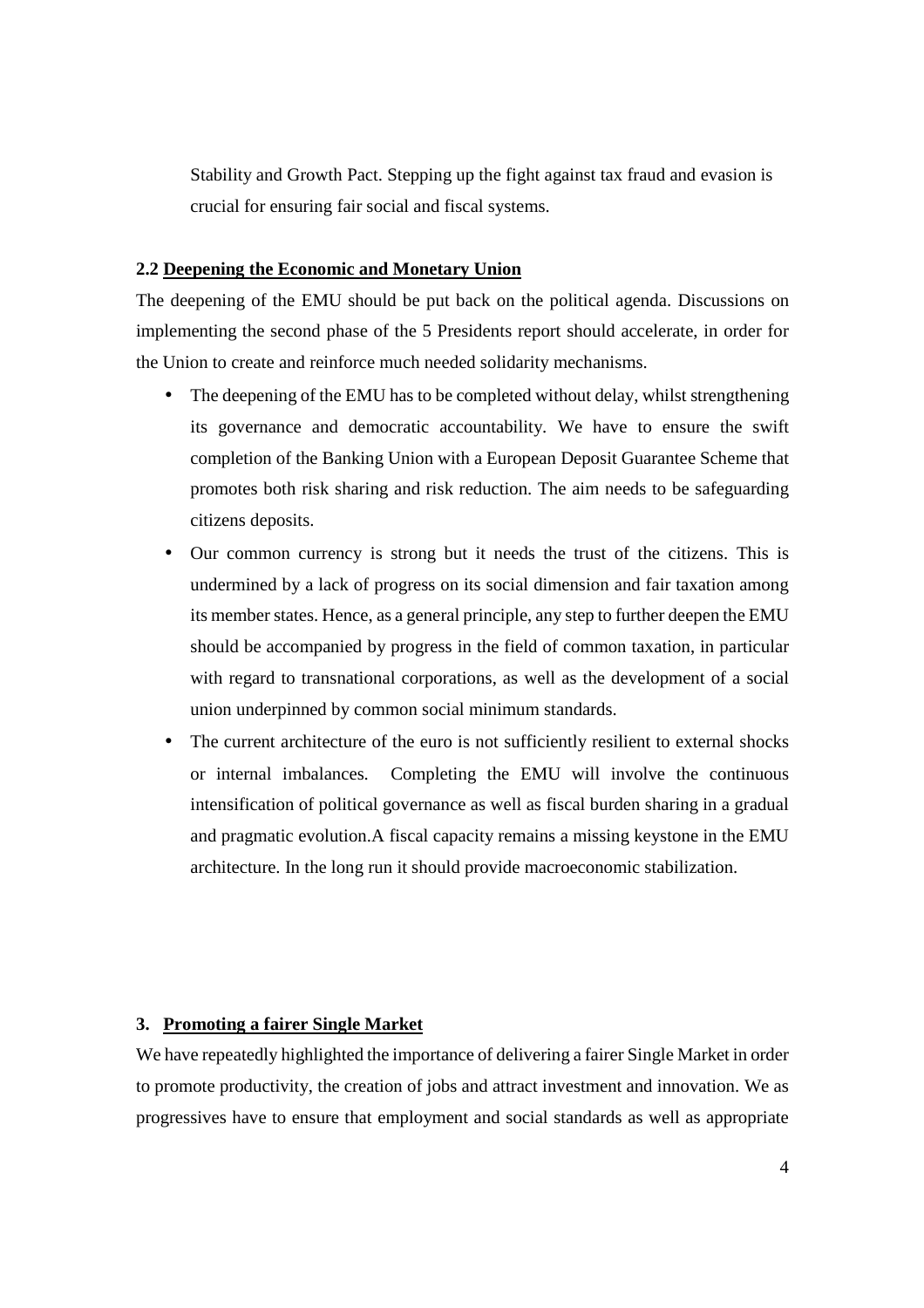levels of regulations are put in place to prevent any possible weakening of the European Social Model.

- The development of the Digital Single Market offers great future growth and employment opportunities and we must promote a fair and inclusive digital economy as well as to modernize our public services to come closer to citizens. Further we must continue the development of Roaming, geo blocking and portability.
- The Capital Markets Union can unlock alternatives platforms for investment especially for SMEs.
- The creation of the Energy Union can help decarbonizing Europe's economies and increase its external energy security, which are two major issues. In the same time, we must ensure that in this process energy remains affordable and that citizens are empowered to take control of their energy bills in the review of Energy Union-related energy legislation. The European Union and its Member States have to fully implement their commitments in the context of the Paris Agreement and the Energy and Climate Package, and should review its 2030 climate and energy targets in view to the international 2018 stock tale of climate commitments. In the present situation the European Union has to take the lead to preserve the Paris agreement on climate change.

# **4. Act4Youth: youth have to be at the core of our progressive European project**

Every fifth young person in Europe under the age of 25 is out of work. Additionally to the high unemployment rate amongst Europe's youth more than 30 % of young people aged 18 to 24 and 27.8 % of children aged less than 18 were at risk of poverty and social exclusion in 2014.

That's why the PES launched the initiative for a European Youth Plan, which next to labour market integration through a permanent and extended Youth Guarantee also promotes policy proposals for social inclusion of Europe's youth through broadened Erasmus for All, European Youth Culture Cheques and a European Child Guarantee. The first step for this plan to become reality will be to ensure 20 bn EUR are made available for the Youth Guarantee until 2020.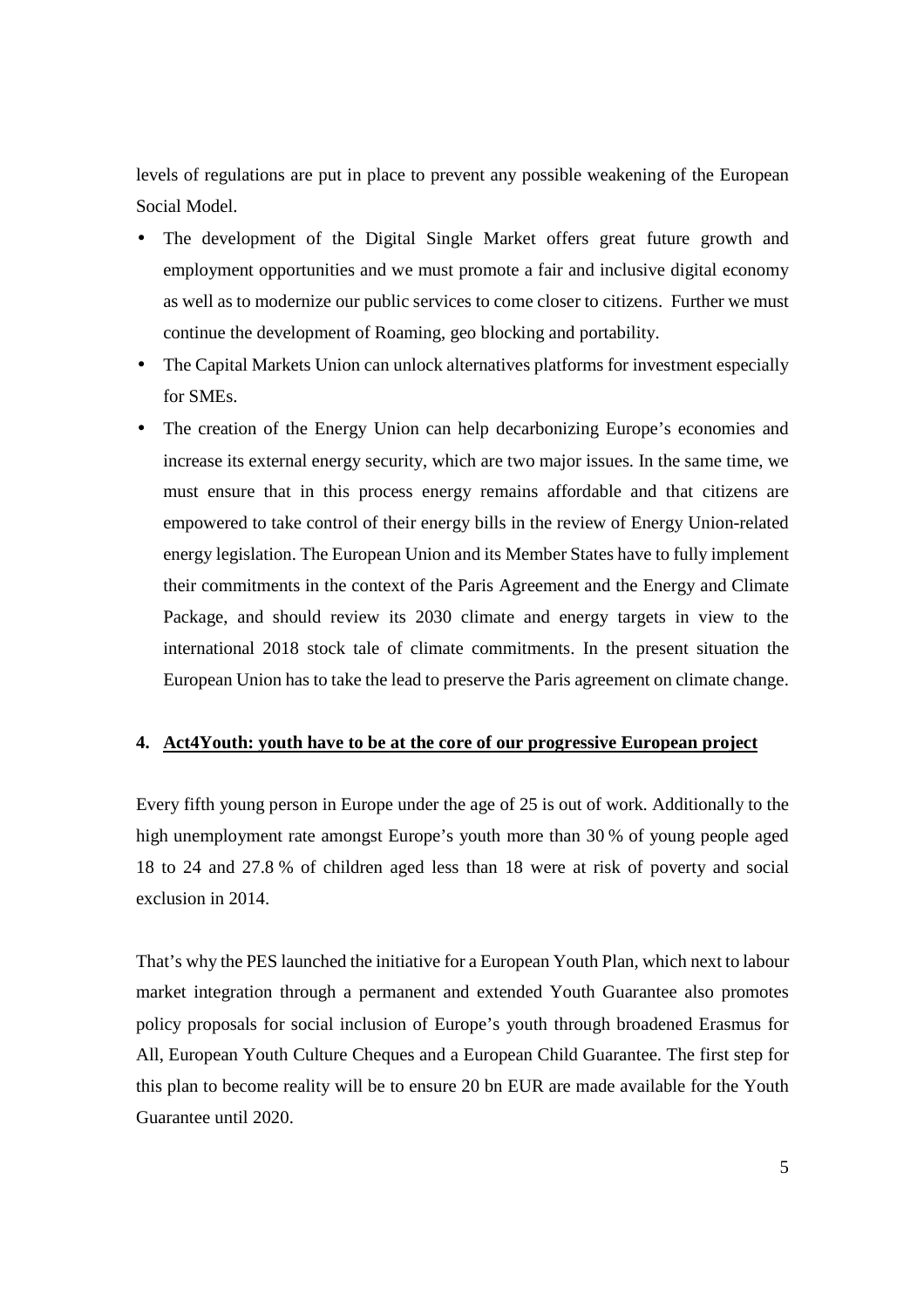# **5. Tackling the issue of migration with efficiency and humanity**

We as progressive are very committed to solidarity towards refugees and between member states which is at the core of our European construction.

With the comprehensive approach to solve the refugee and migration issue which includes the external dimension and international engagement, a common border protection, a European asylum policy with a fair burden-sharing mechanism based on common values we have the possibility to show global responsibility and solidarity but also safeguard internally the fundamental pillar of free movement of people. The Schengen area needs to be strengthened and we need a fair review of the Dublin regulation.

It is our priority to continue to work on targeted migration partnerships with countries in the first five priority countries Niger, Nigeria, Senegal, Mali and Ethiopia. The European Council decided that the High Representative is to lead the implementation and ensure close coordination between the EU institutions and services and the Member States. We must speed up the implementation of the compacts, in respect of the principles mentioned in the Valetta Action plan.

### **6. Europe must ensure its own security and strengthen its defense cooperation**

Ensuring internal security and fighting against terrorism must remain a priority of the European political agenda. December European Council must decide on concrete steps to implement the Global Strategy for the EU's Foreign and security policy making full use of the Treaties' opportunities, in order to make steps forward in building our Common Security and Defense Policy. Our political family believes the European Union has crucial role in guaranteeing the safety of our citizens, addressing the root causes of terrorism, strengthening the defense and management of our borders while safeguarding the people's fundamental rights and the democratic, open and tolerant societies we live in.

• Sharing information is a key action in the fight against terrorism and organized crime. We as progressives ask Member States and law enforcement agencies to deepen their cooperation and to enhance the quantity and quality of information shared and guarantee the interoperability between all relevant databases. We